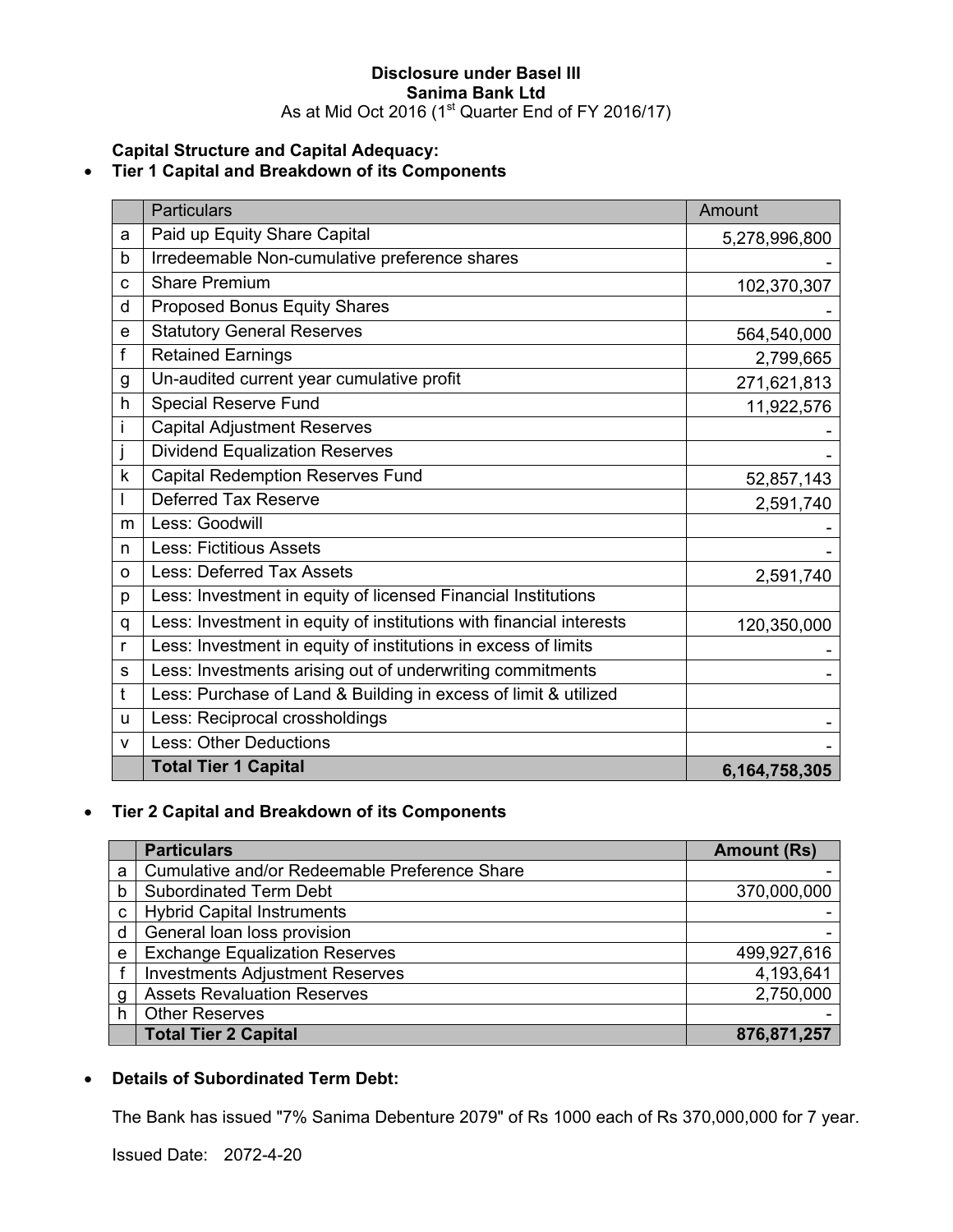Expiry Date: 2079-4-19

### • **Deductions from Capital:**

The Bank has invested Rs 10,350,000/- in Sanima Mai Hydro Power and Sanima Life Insurance. The Bank has also incorporated a merchant banking subsidiary named "Sanima Capital" with paidup capital of Rs 110,000,000. Accordingly Rs 120,350,000 has been deducted from Core Capital.

## • **Total Qualifying Capital:**

| <b>Particulars</b>             | <b>Amount (Rs)</b> |
|--------------------------------|--------------------|
| Core Capital (Tier 1)          | 6,164,758,305      |
| Supplementary Capital (Tier 2) | 876,871,257        |
| <b>Total Capital Fund</b>      | 7,041,629,562      |

### • **Capital Adequacy Ratio: 13.03%**

**Risk Exposures** 

• **Risk weighted exposures for credit Risk, Market Risk and Operational Risk:** 

| <b>RISK WEIGHTED EXPOSURES</b>                                        | <b>Amount (Rs)</b> |
|-----------------------------------------------------------------------|--------------------|
| Risk Weighted Exposure for Credit Risk                                | 49,313,062,553     |
| Risk Weighted Exposure for Operational Risk                           | 2,424,799,905      |
| Risk Weighted Exposure for Market Risk                                | 791,703,534        |
| Total Risk Weighted Exposures (Before Bank's adjustment of Pillar II) | 52,529,565,992     |

• **Risk Weighted exposures under each 11 categories of Credit Risk:** 

| <b>S.N.</b>    | <b>Categories</b>                                              | <b>Amount (Rs)</b> |
|----------------|----------------------------------------------------------------|--------------------|
|                | <b>Claims on Government and Central Bank</b>                   | 782,730,445        |
| $\mathcal{P}$  | <b>Claims on Other Financial Entities</b>                      |                    |
| 3              | <b>Claims on Banks</b>                                         | 831,038,377        |
| $\overline{4}$ | <b>Claims on Domestic Corporate and Securities Firms</b>       | 21,702,552,792     |
| 5              | Claims on Regulatory Retail Portfolio & Other Retail Portfolio | 9,072,150,995      |
| 6              | Claims secured by residential properties                       | 2,186,173,525      |
|                | Claims secured by Commercial real estate                       | 432,601,455        |
| 8              | Past due claims                                                | 62,121,934         |
| 9              | High Risk claims                                               | 8,268,516,498      |
| 10             | <b>Other Assets</b>                                            | 1,171,463,586      |
| 11             | Off Balance Sheet Items                                        | 4,803,712,945      |
| <b>Total</b>   |                                                                | 49,313,062,553     |

• **Total Risk Weight Exposures calculation Table:** 

| <b>RISK WEIGHTED EXPOSURES</b>                                            | <b>Amount (Rs)</b> |
|---------------------------------------------------------------------------|--------------------|
| Risk Weighted Exposure for Credit Risk                                    | 49,313,062,553     |
| Risk Weighted Exposure for Operational Risk                               | 2,424,799,905      |
| Risk Weighted Exposure for Market Risk                                    | 791,703,534        |
| Add: 2% of the total RWE add by Supervisory Review                        | 444,900,000        |
| Add: RWE equivalent to reciprocal of capital charge of 2% of Gross Income | 1,050,591,320      |
| Total Risk Weighted Exposures (After Bank's adjustment of Pillar II)      | 54,025,057,312     |
| <b>Total Core Capital</b>                                                 | 6,164,758,305      |
| <b>Total Capital</b>                                                      | 7,041,629,562      |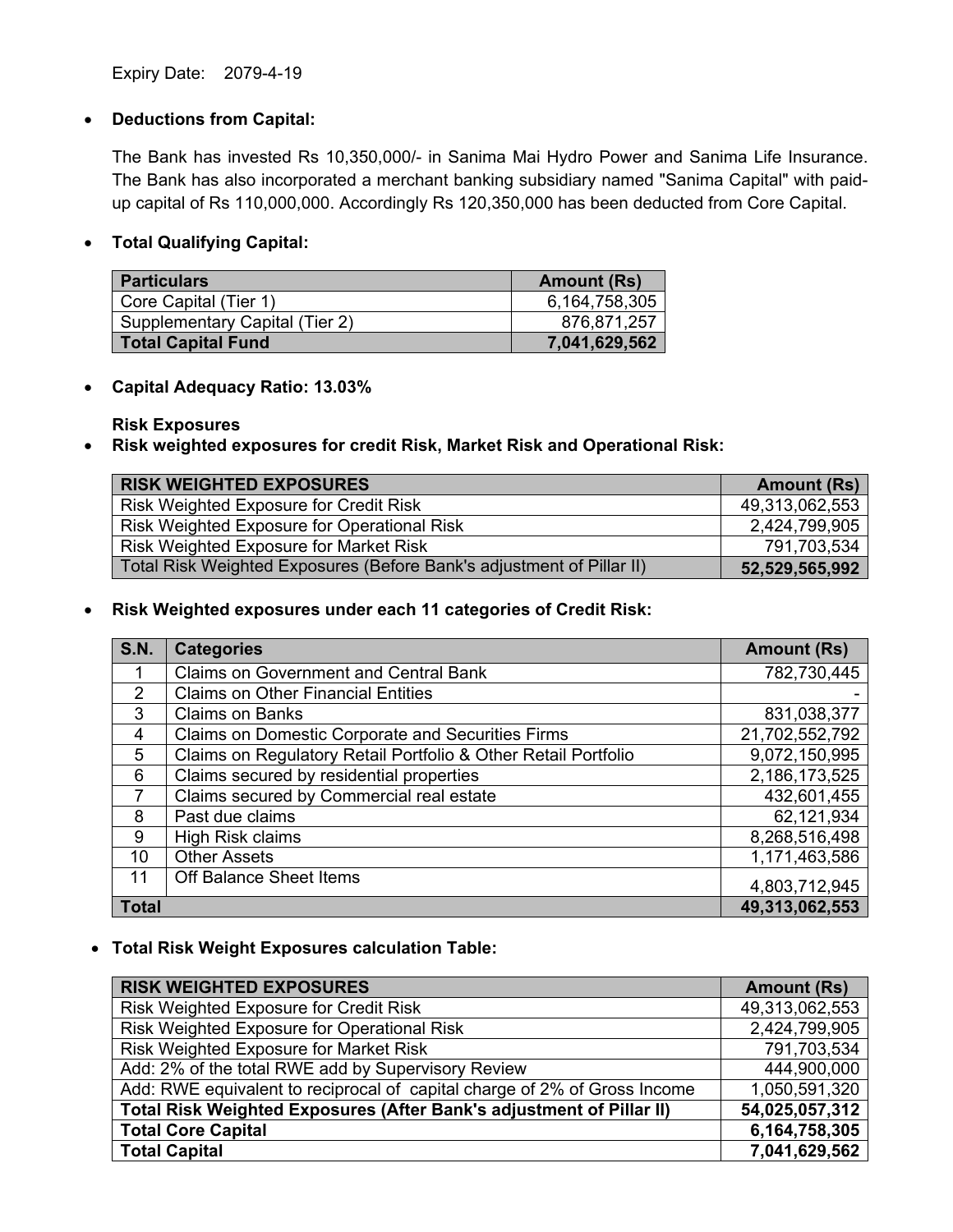• **Amount of Non-Performing Assets (both Gross and Net):** 

| <b>Particulars</b> | <b>Gross Amount (Rs)</b> | <b>Loan Loss Provision (Rs)</b> | Net NPL (Rs) |
|--------------------|--------------------------|---------------------------------|--------------|
| Restructured       | -                        |                                 |              |
| Sub-Standard       | 22,496,634               | 5,624,158                       | 16,872,475   |
| Doubtful           | -                        | -                               |              |
| Loss               | 2,053,249                | 2,053,249                       |              |
| Total              | 24,549,883               | 7,677,408                       | 16,872,475   |

### • **NPA Ratios:**

| <b>NPA Ratios</b>           | (%)  |
|-----------------------------|------|
| Gross NPA to Gross Advances | 0.05 |
| Net NPA to Net Advances     | በ በ4 |

#### • **Movement in Non Performing Assets:**

| <b>Particulars</b>              | This Quarter (Rs) | <b>Previous Quarter (Rs)</b> | Change (%) |
|---------------------------------|-------------------|------------------------------|------------|
| Non Performing Assets (Volumes) | 24,549,883        | 7,638,667                    | 221.39     |
| Non Performing Assets (%)       | 0.05              | 0.02                         | $0.03\,$   |

# • **Write off Loans and Interest Suspense:**

| <b>Particulars</b>                  | <b>Amount</b> |
|-------------------------------------|---------------|
| Write off loans during the quarter  | -             |
| Write off Interest Suspense quarter | -             |
| Total                               | -             |

## • **Movement in Loan Loss Provision and Interest Suspense:**

| <b>Particulars</b>          | This Quarter (Rs) | <b>Previous Quarter(Rs)</b> | Change (%) |
|-----------------------------|-------------------|-----------------------------|------------|
| Loan Loss Provision (Total) | 507,657,332       | 443,785,747                 | 14.39      |
| <b>Interest Suspense</b>    | 102,948,215       | 87,592,527                  | 17.53      |

# • **Details of Additional Loan Loss Provision during the quarter:**

| <b>Particulars</b> | <b>Amount (Rs)</b> |
|--------------------|--------------------|
| Pass               | 59,791,009         |
| Restructured       |                    |
| Sub-Standard       | 5,513,018          |
| Doubtful           |                    |
| Loss               | 9,749              |
| <b>Total</b>       | 65,313,776         |

# • **Segregation of Investment Portfolio:**

| <b>Particulars</b>      | <b>Amount (Rs)</b> |
|-------------------------|--------------------|
| Held for Trading        | 72,339,084         |
| <b>Held to Maturity</b> | 9,720,485,265      |
| Available for sale      | 122,652,600        |
| <b>Total Investment</b> | 9,915,476,950      |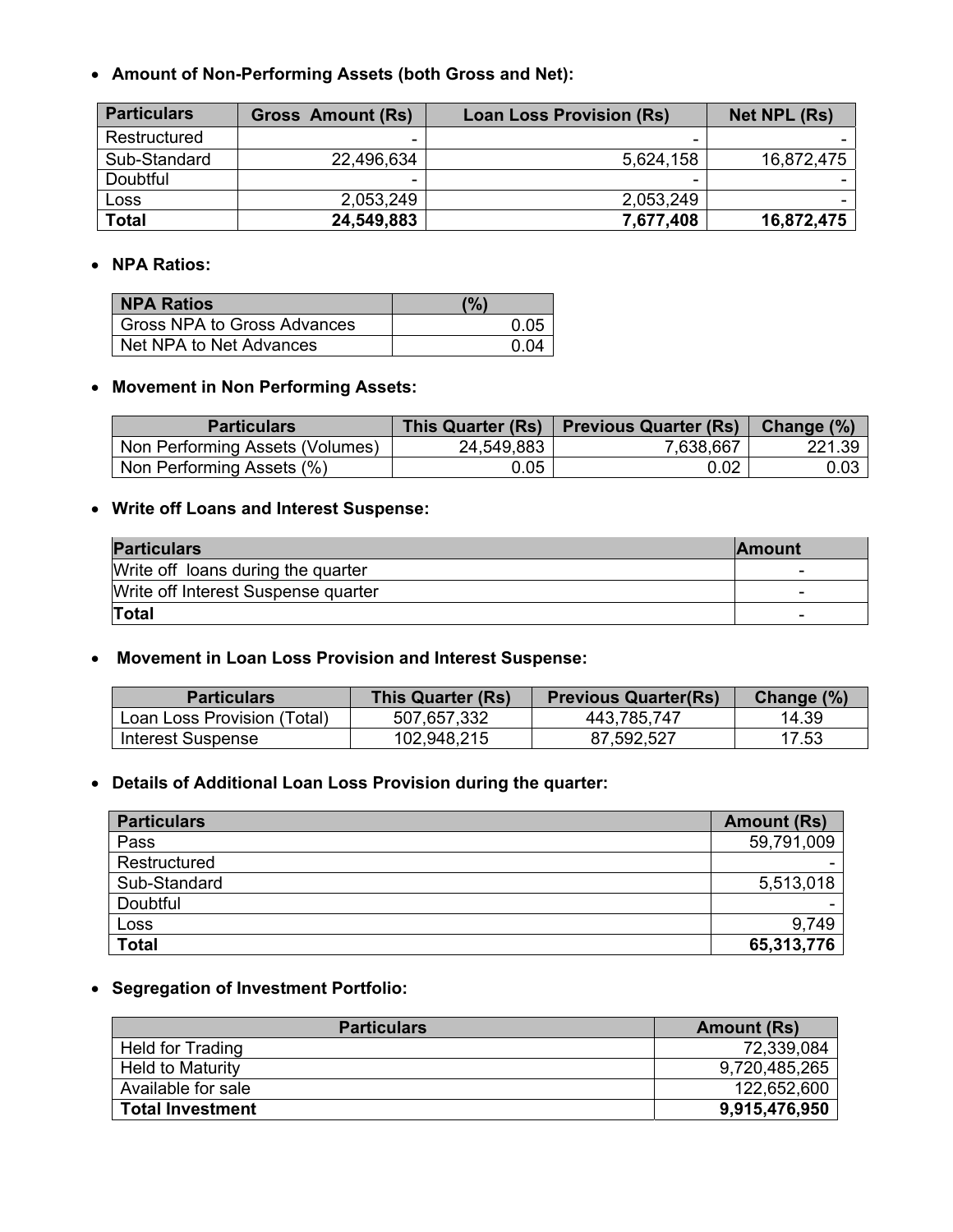## **Risk Management Function**

### **Restructuring of Organization**

The Bank has restructured its organizational setup and continuous steps are taken to reengineer the processes to cater the various systematic and unsystematic risks.

### **Appointment of CRO**

Chief Risk Officer (CRO), along with his team, is responsible for overall risk management of the Bank which includes managing, assessing, identifying, monitoring and reducing pertinent global, macro and micro-economic level business risks that could interfere with Banks objective and goals and whether the Bank is in substantial compliance with its internal operating policies and other applicable regulations and procedures, external, legal, regulatory or contractual requirements on a continuous basis. Further, CRO ensures integration of all major risk in capital assessment process.

#### **Risk Management Committee (RMC)**

Board level risk management committee has been set up under NRB Directive for ensuring/reviewing bank's risk appetite are in line with the policies and CRO acts as member secretary. CRO closely monitors and report on credit related risks in ALCO & RMC meeting.

## **Operational Risk**

Board and senior management of the bank places high priority on effective operational risk management and adherence to sound operating controls.

- Policies/Guidelines explicitly supports the identification, assessment, control and reporting of key risks.
- Emphasizes on dual controls,
- Effective monitoring and internal reporting,
- Contingency and business continuity plans,
- High standards of ethics and integrity,
- Commitment to good corporate governance and
- Segregation of duties and clear lines of management responsibility, accountability and reporting.

#### **Market Risk**

Sanima has Market Risk Management Policy developed in line with Risk Management Guidelines issued by NRB to assess and actively manage all material market risks, wherever they arise throughout the bank and a capital charge is provided for such risks. Stress testing technique also covers the capital requirement on market shock. Foreign Currency peak position, interest rate risk, stock position is discussed in ALCO meetings on monthly basis.

For interest risk management, appropriate assets and liability mismatch (GAP analysis) is measured as per policy so as to minimize sudden fall in NII. Investments in stock are revalued at the end of every month and Open positions in foreign currencies are monitored daily. Prompt Action is taken to keep open positions and foreign currency exchange risk to a minimum level. Regulatory limits are ensured at all time.

Adequate care is taken to ensure the maturity of deposits to match with assets maturity. Adequate liquidity is ensured even in stressed scenarios. Various ratios as per liquidity risk management policy are assessed. Treasury department plays the vital role for monitoring same and report to ALCO.